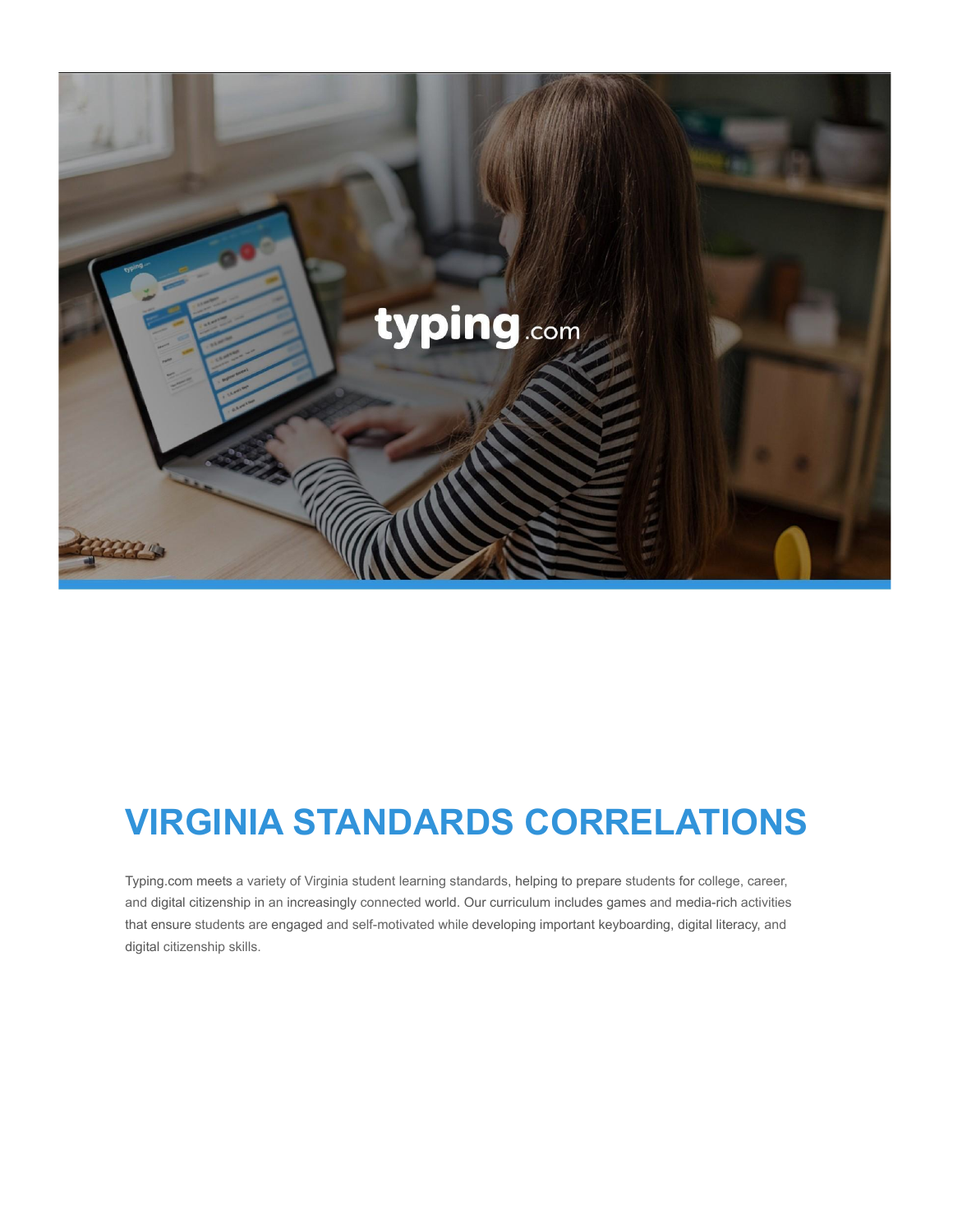## **Table of Contents**

| <b>Kindergarten</b> | 3  |
|---------------------|----|
| <b>1st Grade</b>    | 4  |
| <b>2nd Grade</b>    | 6  |
| <b>3rd Grade</b>    | 8  |
| <b>4th Grade</b>    | 10 |
| <b>5th Grade</b>    | 13 |
| <b>6th Grade</b>    | 15 |
| <b>7th Grade</b>    | 17 |
| <b>8th Grade</b>    | 19 |
| 9th and 10th Grade  | 21 |
| 11th and 12th Grade | 23 |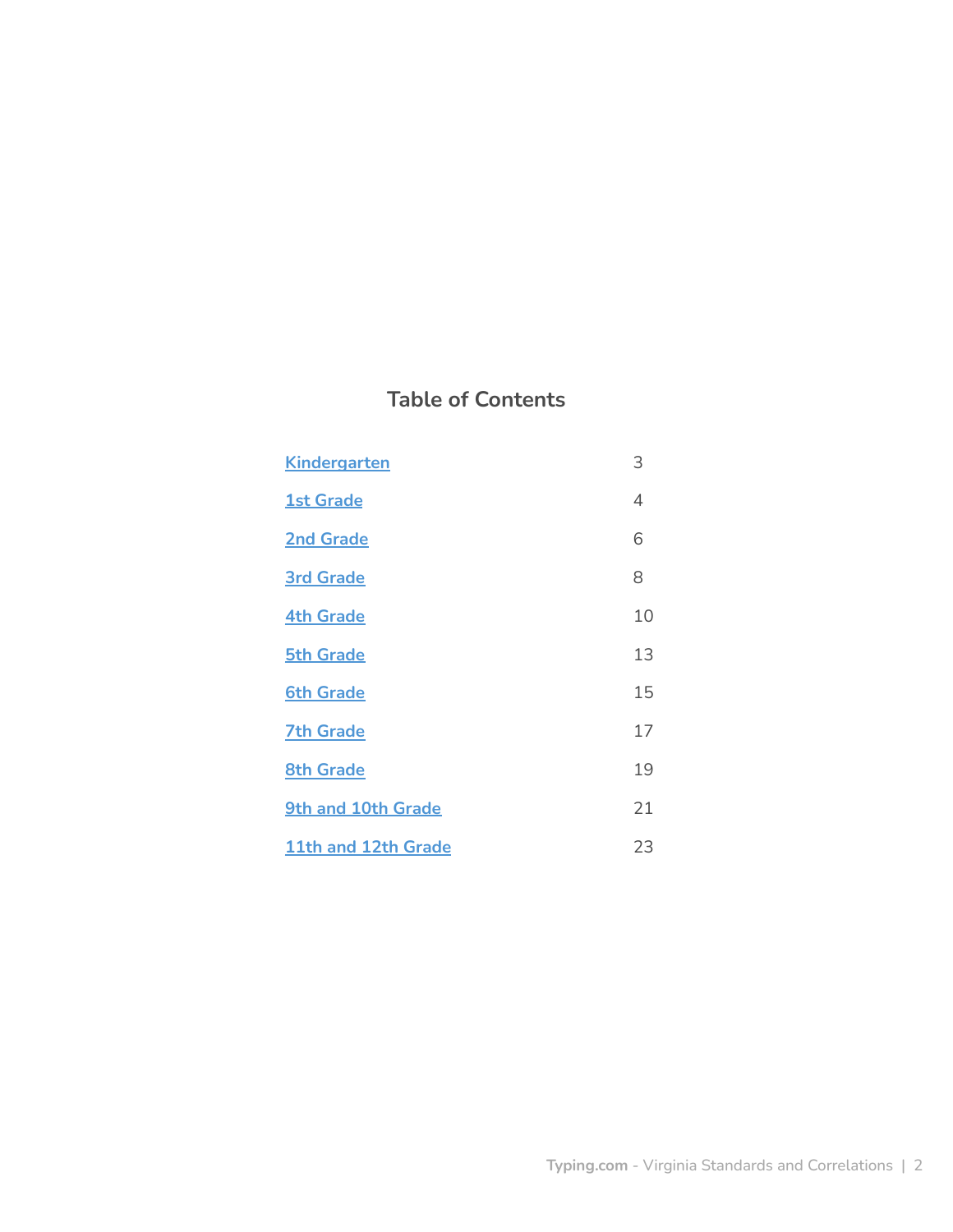# <span id="page-2-0"></span>**typing**.com

## **Pre-keyboarding Skills**

#### **E.K.13**

The student will use available technology for reading and writing.

#### **CS.K.5**

The student will identify components of computing systems (e.g., keyboard, mouse, desktop computer, laptop computer, tablet, and printer).

## **Learn the Keys 1**

## **E.K.5.d**

Follow words from left to right and from top to bottom on a printed page.

## **E.K.13**

The student will use available technology for reading and writing.

## **Learn the Keys 2**

#### **E.K.5.d**

Follow words from left to right and from top to bottom on a printed page.

#### **E.K.13**

The student will use available technology for reading and writing.

## **Word Practice**

#### **E.K.4.b**

Identify and produce words that rhyme.

#### **E.K.5.d**

Follow words from left to right and from top to bottom on a printed page.

## **E.K.13**

The student will use available technology for reading and writing.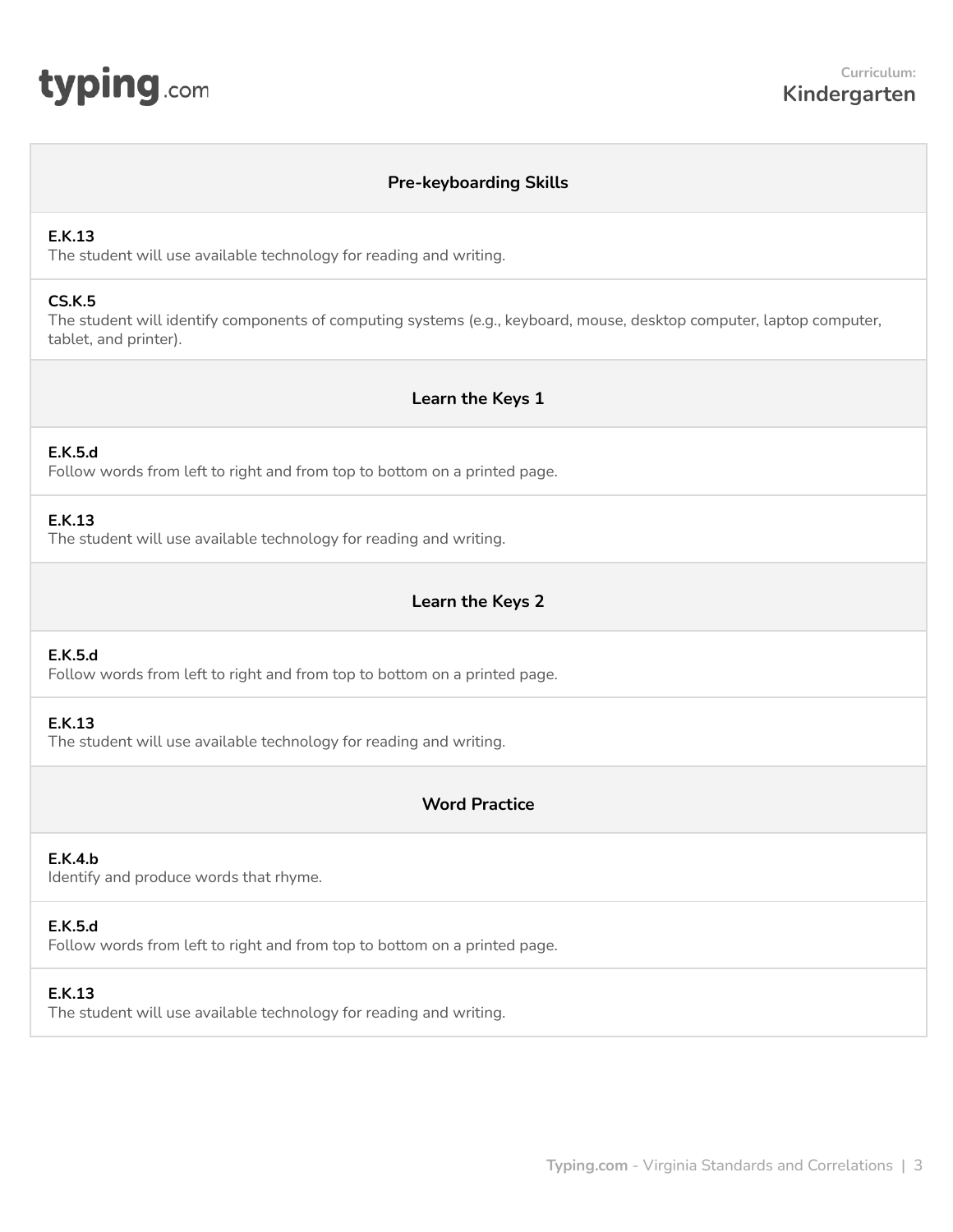<span id="page-3-0"></span>

## **Pre-Keyboarding**

## **E.1.14**

The student will use available technology for reading and writing.

## **CS.1.7**

The student will identify components of computing systems that are common among different types of computing devices including desktop and laptop computers, tablets, and mobile phones.

## **Learn the Keys**

## **E.1.5.a**

Read from left to right and from top to bottom.

## **E.1.5.c**

Identify letters, words, sentences, and ending punctuation.

## **E.1.14**

The student will use available technology for reading and writing.

## **Punctuation & Numbers**

## **E.1.5.a**

Read from left to right and from top to bottom.

## **E.1.5.c**

Identify letters, words, sentences, and ending punctuation.

## **E.1.14**

The student will use available technology for reading and writing.

## **Cross-Curricular Typing**

## **E.1.5.a**

Read from left to right and from top to bottom.

## **E.1.5.c**

Identify letters, words, sentences, and ending punctuation.

## **E.1.6.h**

Read and spell commonly used sight words.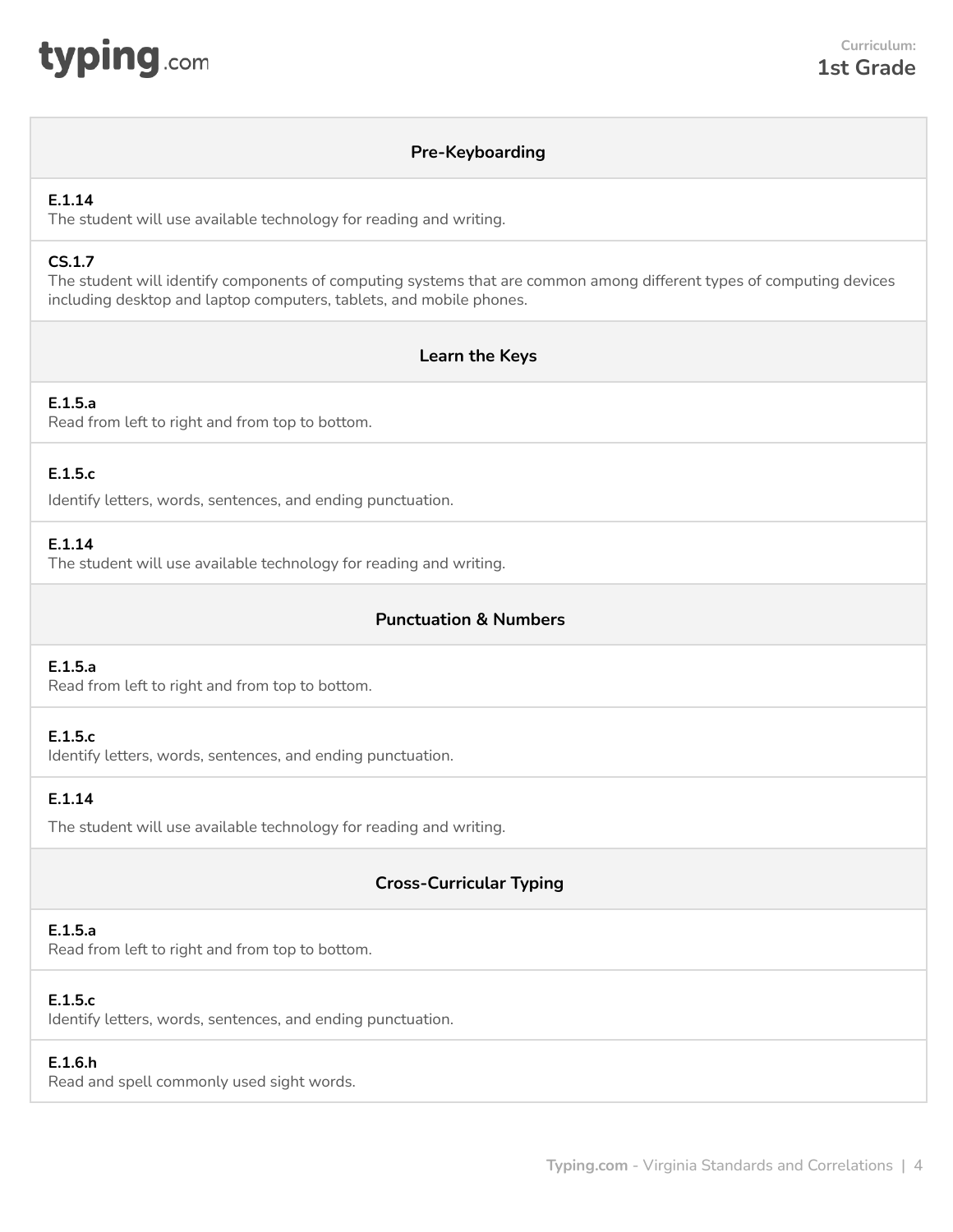## **E.1.8.d**

Use text clues such as words or pictures to discern meanings of unknown words.

## **E.1.14**

The student will use available technology for reading and writing.

## **Digital Citizenship & Communication**

## **E.1.5.a**

Read from left to right and from top to bottom.

## **E.1.5.c**

Identify letters, words, sentences, and ending punctuation.

## **E.1.14**

The student will use available technology for reading and writing.

#### **CS.1.10**

The student will identify and use strong passwords, explain why strong passwords should be used (e.g., protect name, address, and telephone number).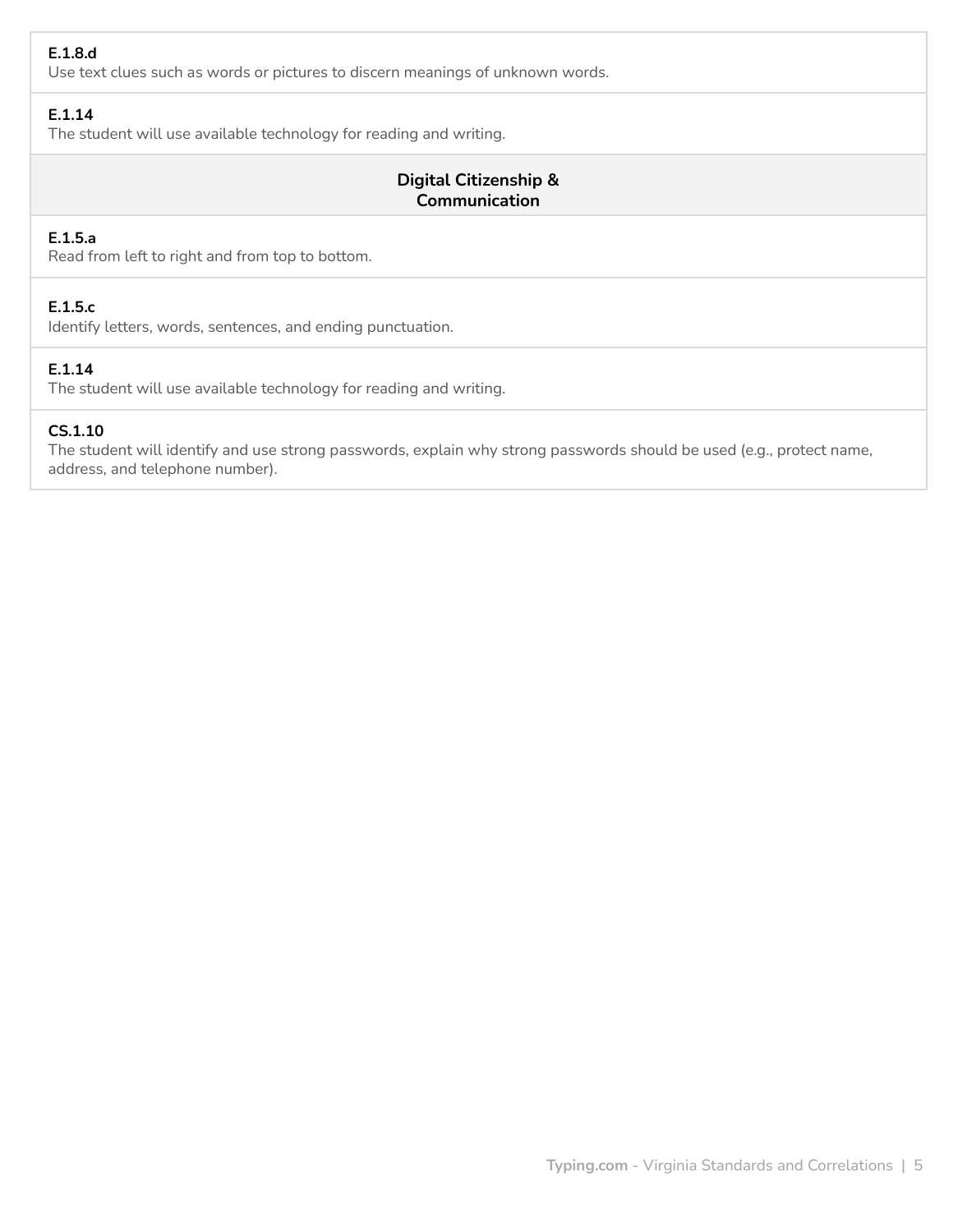<span id="page-5-0"></span>

#### **Pre-Keyboarding**

#### **E.2.5.c**

Decode regular multisyllabic words.

## **E.2.14**

The student will use available technology for reading and writing.

## **CS.2.7**

The student will describe the characteristics of computing systems to include hardware, software, input, and output.

#### **Learn the Keys**

## **E.2.5.c**

Decode regular multisyllabic words.

#### **E.2.14**

The student will use available technology for reading and writing.

## **Punctuation & Numbers**

#### **E.2.5.c**

Decode regular multisyllabic words.

#### **E.2.13.e**

Use apostrophes in contractions and possessives.

## **E.2.14**

The student will use available technology for reading and writing.

## **Cross-Curricular Typing**

#### **E.2.5.c**

Decode regular multisyllabic words.

#### **E.2.7.e**

Use vocabulary from other content areas.

#### **E.2.13.c**

Capitalize all proper nouns and the word I.

#### **E.2.13.h**

Use correct spelling for commonly used sight words, including compound words and regular plurals.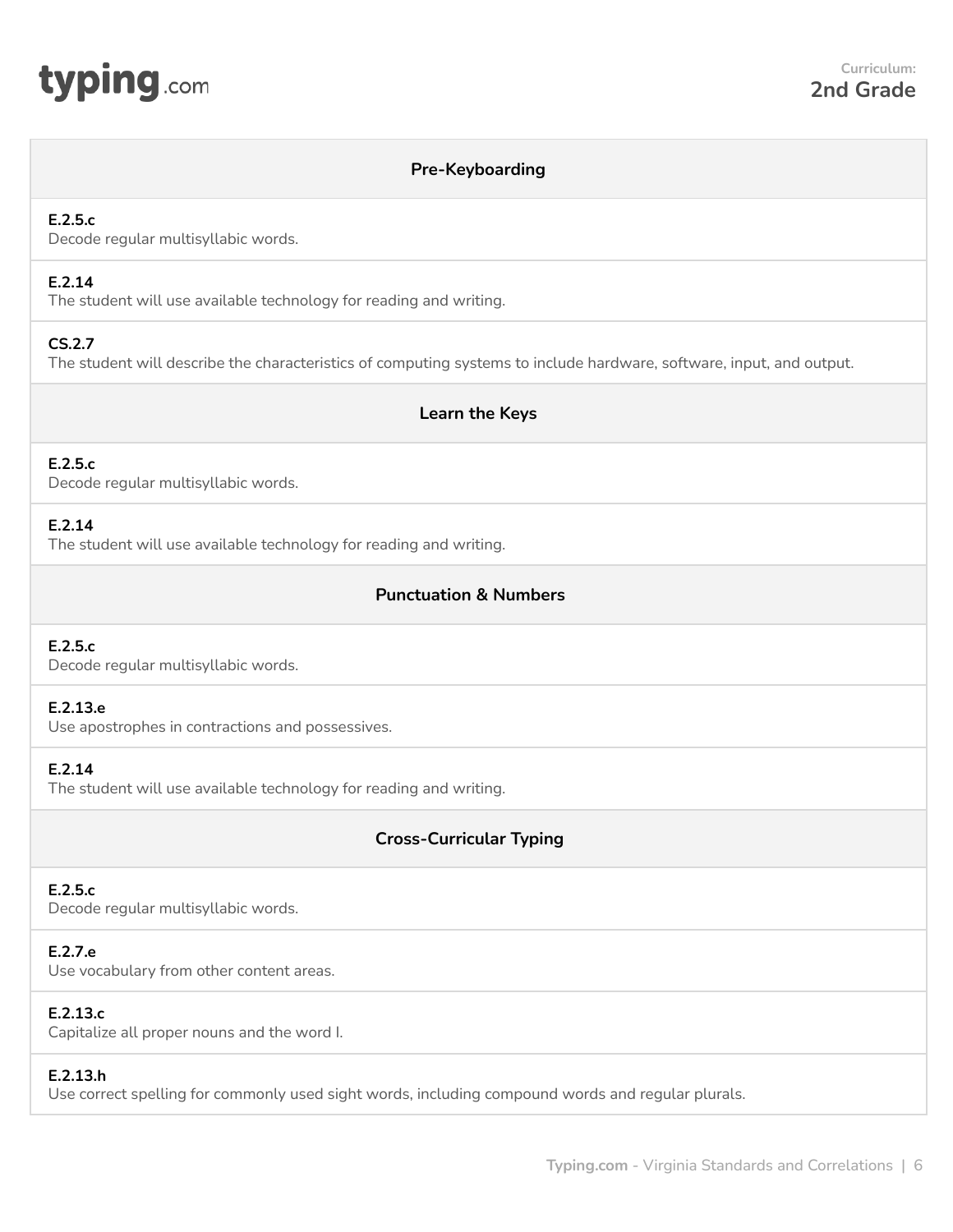## **E.2.14**

The student will use available technology for reading and writing.

## **Digital Citizenship & Communication**

## **E.2.5.c**

Decode regular multisyllabic words.

## **E.2.14**

The student will use available technology for reading and writing.

## **CS.2.10**

The student will identify and create strong passwords, explain why strong passwords should be used. (e.g., protect name, address, and telephone number).

## **CS.2.14**

The student will identify and model responsible behaviors when using information and technology.

## **Creative Writing**

## **E.2.12.b**

Organize writing to include a beginning, middle, and end for narrative and expository writing.

## **E.2.14**

The student will use available technology for reading and writing.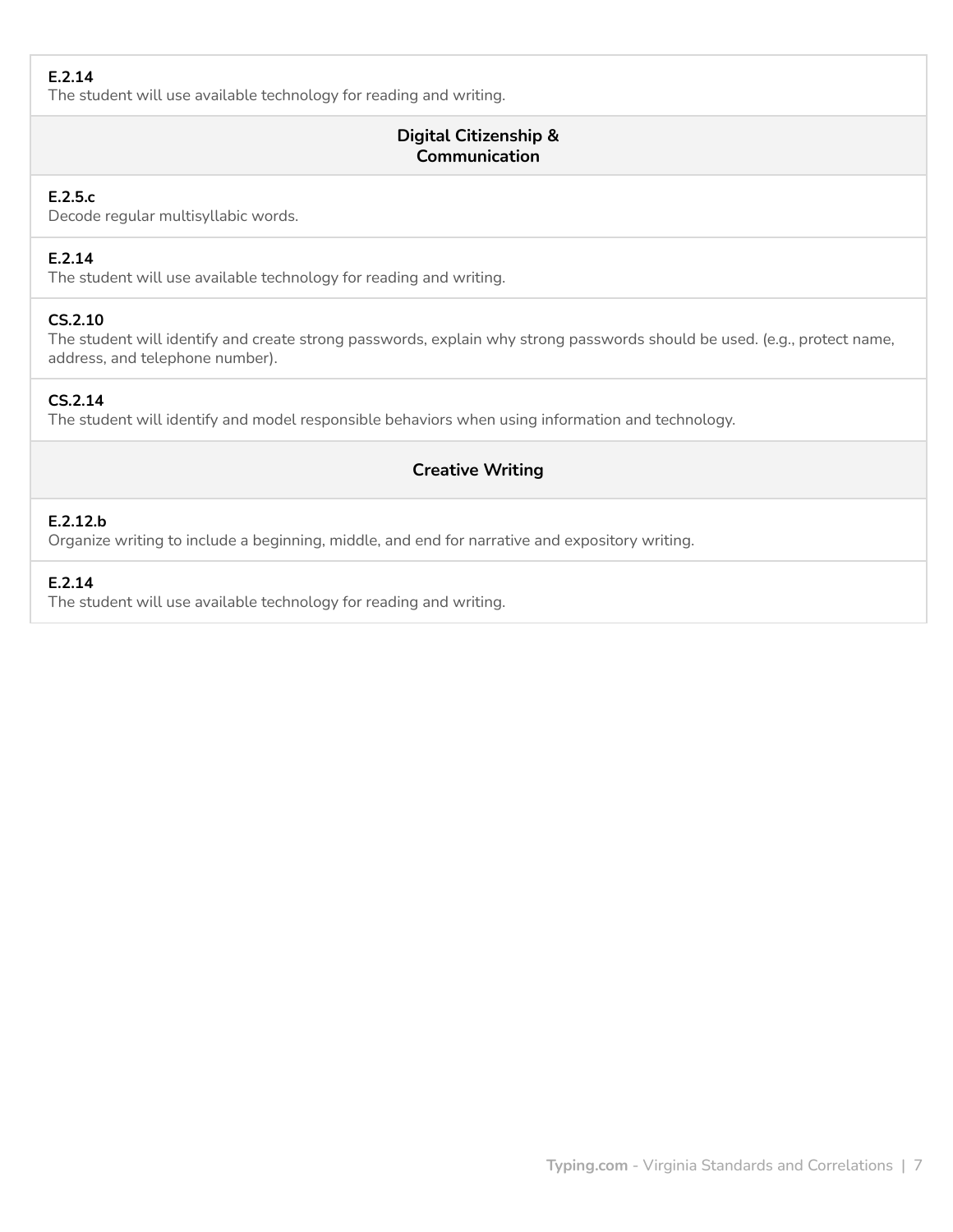# <span id="page-7-0"></span>typing.com

## **Pre-Keyboarding**

## **E.3.3.a**

Decode regular multisyllabic words.

#### **E.3.6.l**

Read with fluency and accuracy.

## **E.3.12**

The student will use available technology for reading and writing.

#### **CS.3.8**

The student will model how a computing system works including input and output.

## **Learn the Keys**

## **E.3.3.a**

Decode regular multisyllabic words.

#### **E.3.6.l**

Read with fluency and accuracy.

## **E.3.12**

The student will use available technology for reading and writing.

## **Punctuation & Advanced Keys**

#### **E.3.3.a**

Decode regular multisyllabic words.

## **E.3.6.l**

Read with fluency and accuracy.

#### **E.3.10.f**

Use commas in a simple series.

## **E.3.10.h**

Use apostrophes in contractions with pronouns and in possessives.

## **E.3.12**

The student will use available technology for reading and writing.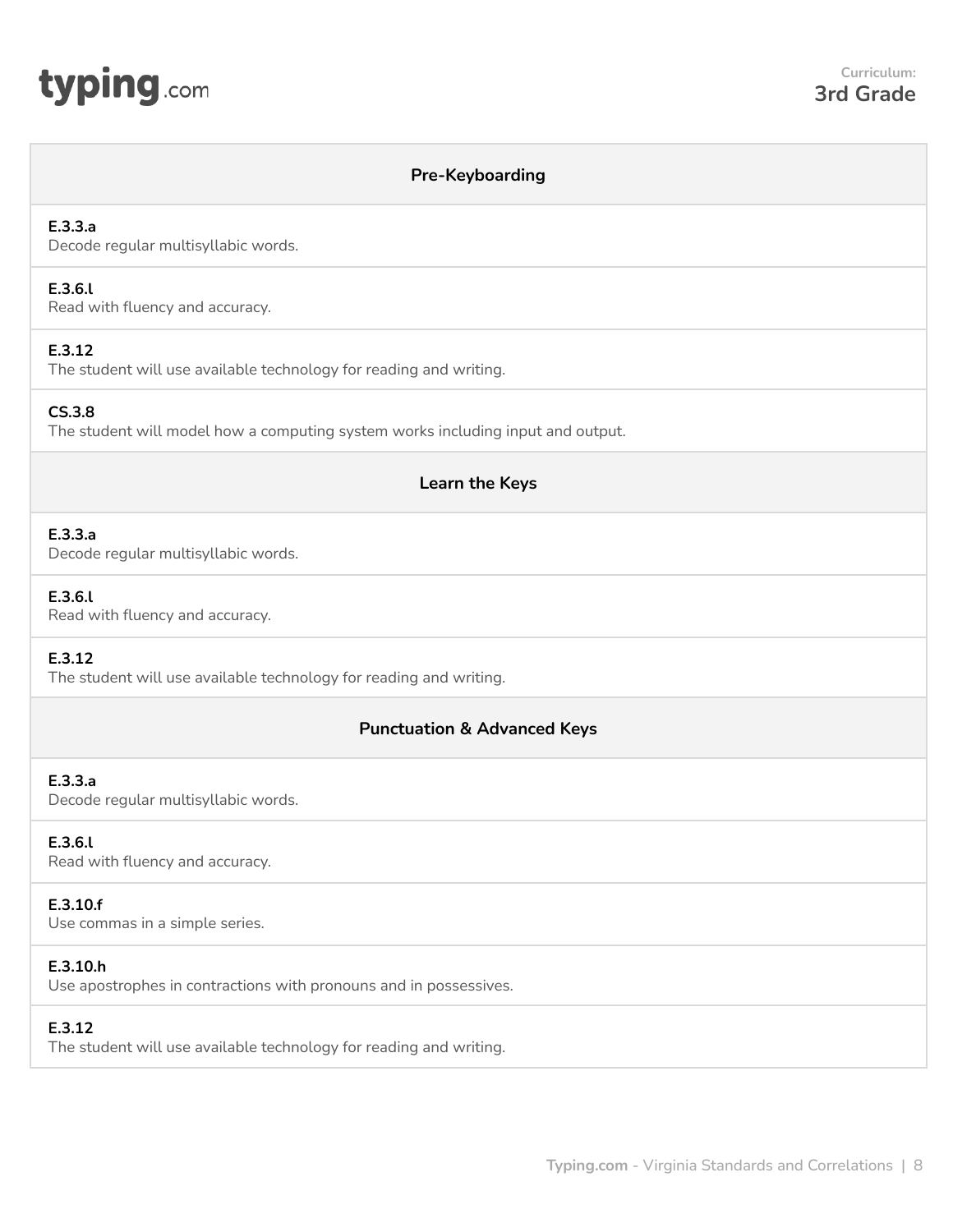## **E.3.3.a**

Decode regular multisyllabic words.

## **E.3.4.b**

Use knowledge of roots, affixes, synonyms, and antonyms.

## **E.3.4.c**

Apply meaning clues, language structure, and phonetic strategies.

## **E.3.4.d**

Use context to clarify meaning of unfamiliar words.

## **E.3.4.f**

Use vocabulary from other content areas.

## **E.3.4.g**

Use word reference resources including the glossary, dictionary, and thesaurus.

## **E.3.6.l**

Read with fluency and accuracy.

## **E.3.12**

The student will use available technology for reading and writing.

## **Digital Citizenship & Communication**

## **E.3.3.a**

Decode regular multisyllabic words.

#### **E.3.6.l**

Read with fluency and accuracy.

## **E.3.12**

The student will use available technology for reading and writing.

## **CS.3.10**

The student will identify problems that relate to inappropriate use of computing devices and networks.

## **CS.3.11**

The student will create examples of strong passwords, explain why strong passwords should be used, and demonstrate proper use and protection of personal passwords.

## **CS.3.16**

The student will identify social and ethical issues that relate to computing devices and networks.

**Creative Writing**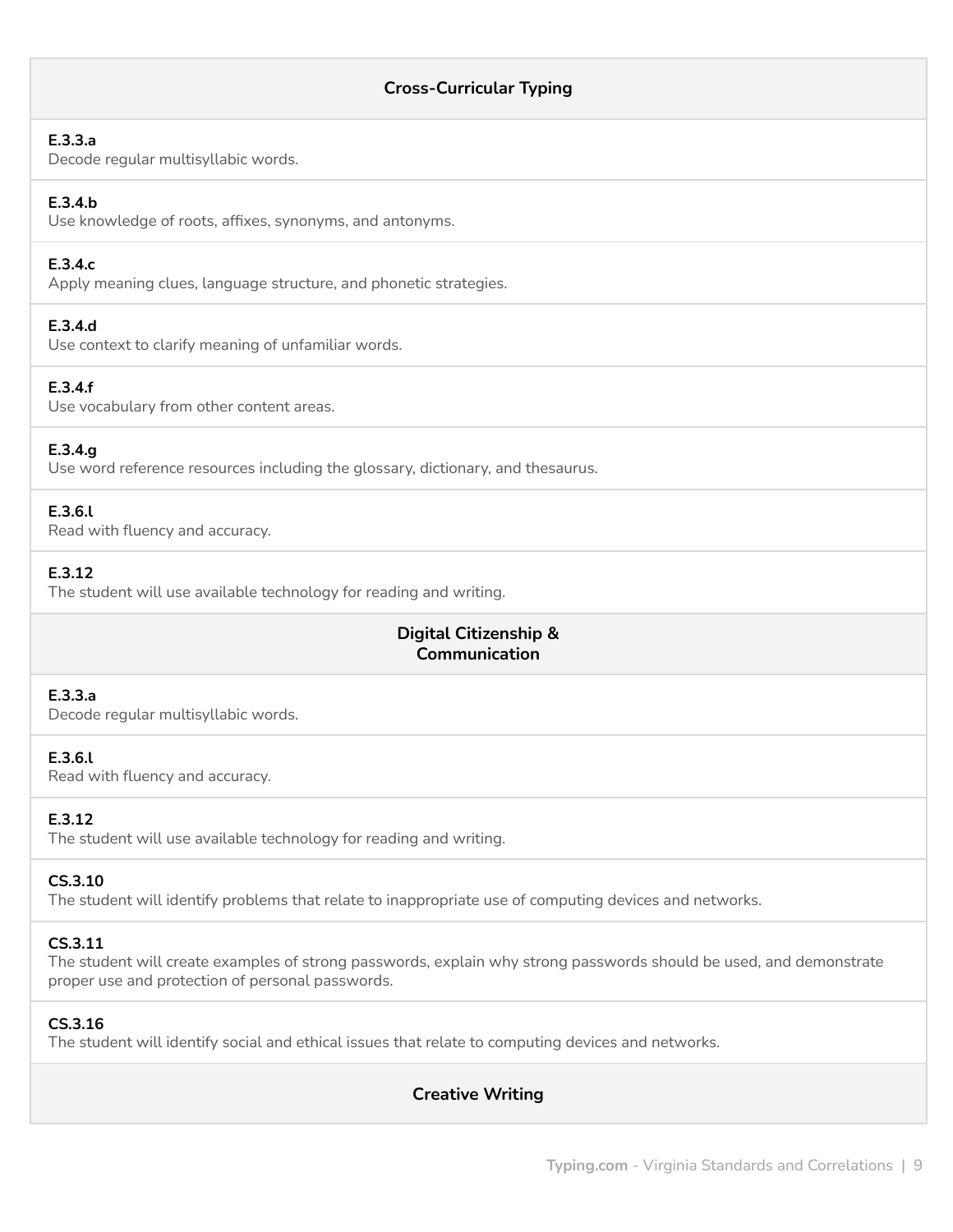## **E.3.3.a**

Decode regular multisyllabic words.

#### **E.3.6.l**

Read with fluency and accuracy.

## **E.3.9.d**

Write a paragraph on the same topic.

## **E.3.9.d**

Use strategies for organization of information and elaboration according to the type of writing.

## **E.3.12**

The student will use available technology for reading and writing.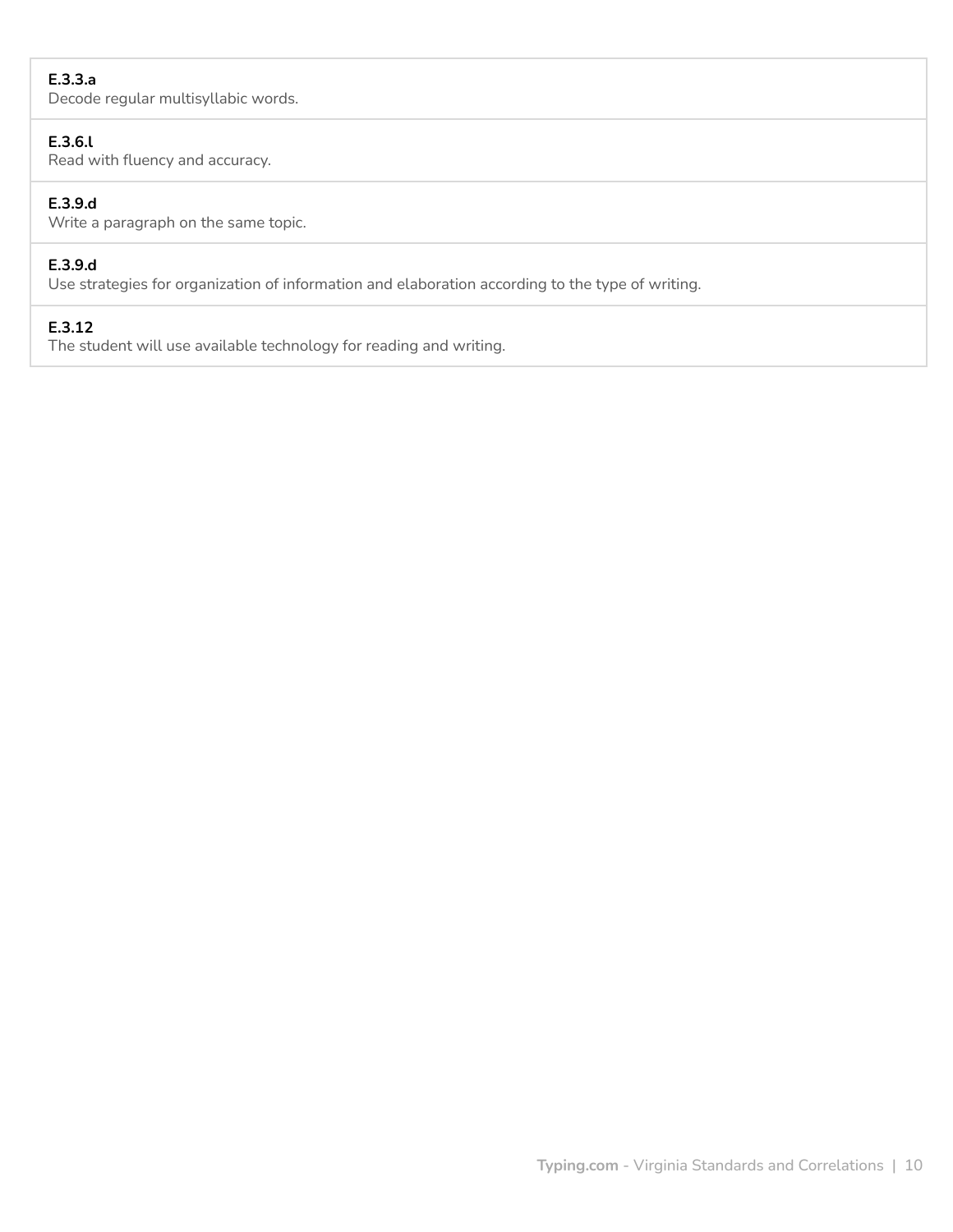<span id="page-10-0"></span>

#### **Pre-Keyboarding**

#### **E.4.6.l**

Read with fluency and accuracy.

## **CS.4.8**

The student will model how a computing system works including input and output, processors, and sensors.

## **Learn the Keys**

**E.4.6.l** Read with fluency and accuracy.

## **Punctuation & Advanced Keys**

#### **E.4.6.l**

Read with fluency and accuracy.

#### **E.4.8.e**

Use commas in series, dates, and addresses.

## **Cross-Curricular Typing**

## **E.4.4.a**

Use context to clarify meanings of unfamiliar words.

#### **E.4.4.b**

Use knowledge of roots, affixes, synonyms, antonyms, and homophones.

#### **E.4.4.c**

Use word-reference materials, including the glossary, dictionary, and thesaurus.

#### **E.4.4.d**

Develop vocabulary by listening to and reading a variety of texts.

#### **E.4.4.e**

Use vocabulary from other content areas.

#### **E.4.5.l**

Read with fluency and accuracy.

#### **E.4.6.d**

Identify the main idea.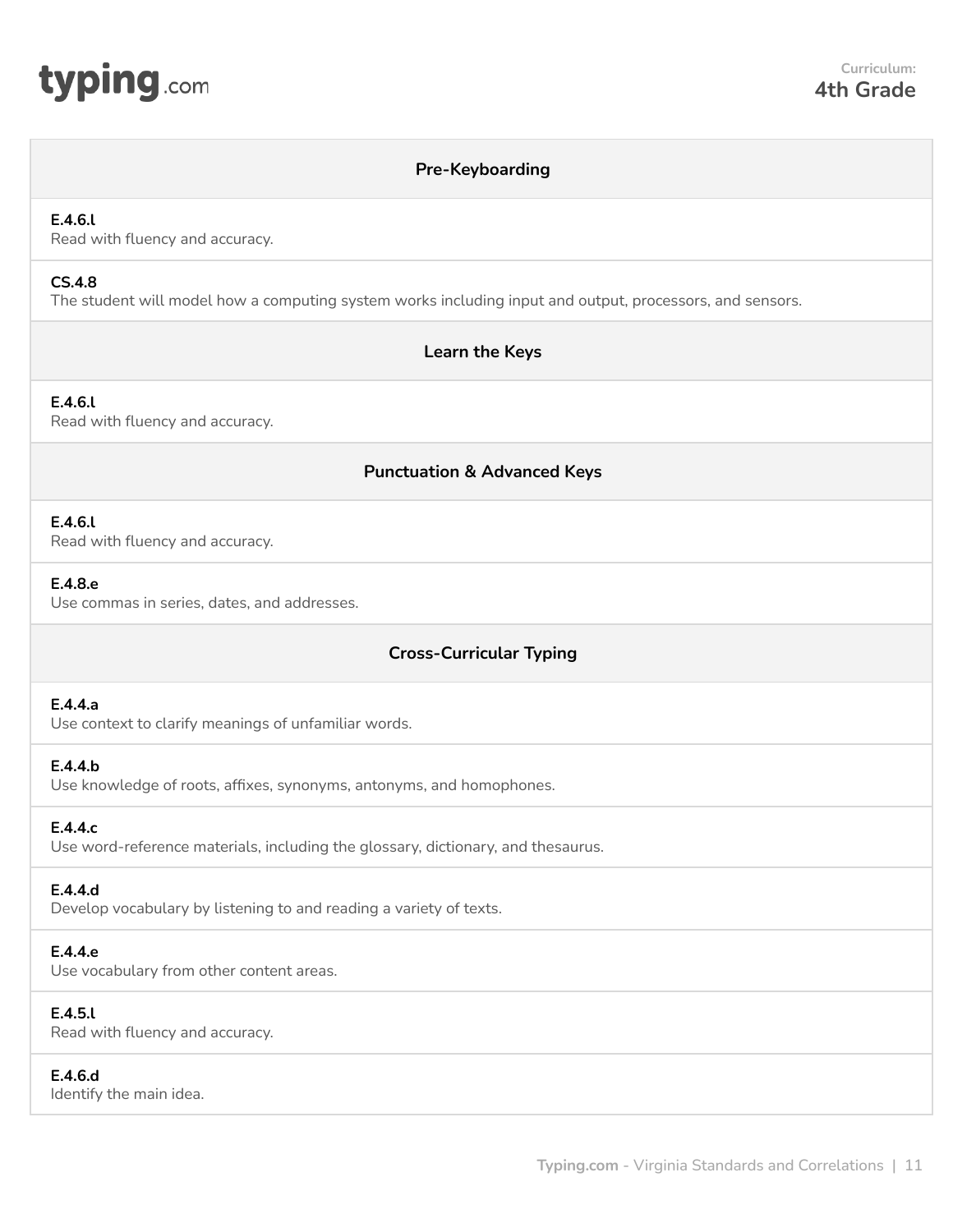## **E.4.6.e**

Summarize supporting details.

#### **E.4.6.l**

Read with fluency and accuracy.

## **Digital Citizenship & Communication**

## **E.4.6.l**

Read with fluency and accuracy.

## **CS.4.10**

The student will identify and explain problems that relate to inappropriate use of computing devices and networks.

## **CS.4.11**

The student will create examples of strong passwords, explain why strong passwords should be used, and demonstrate proper use and protection of personal passwords.

## **CS.4.17**

The student will describe social and ethical issues that relate to computing devices and networks.

## **Creative Writing**

## **E.4.6.l**

Read with fluency and accuracy.

#### **E.4.7.d**

Organize writing to convey a central idea.

#### **E.4.7.g**

Write two or more related paragraphs on the same topic.

#### **E.4.7.k**

Include supporting details that elaborate the main idea.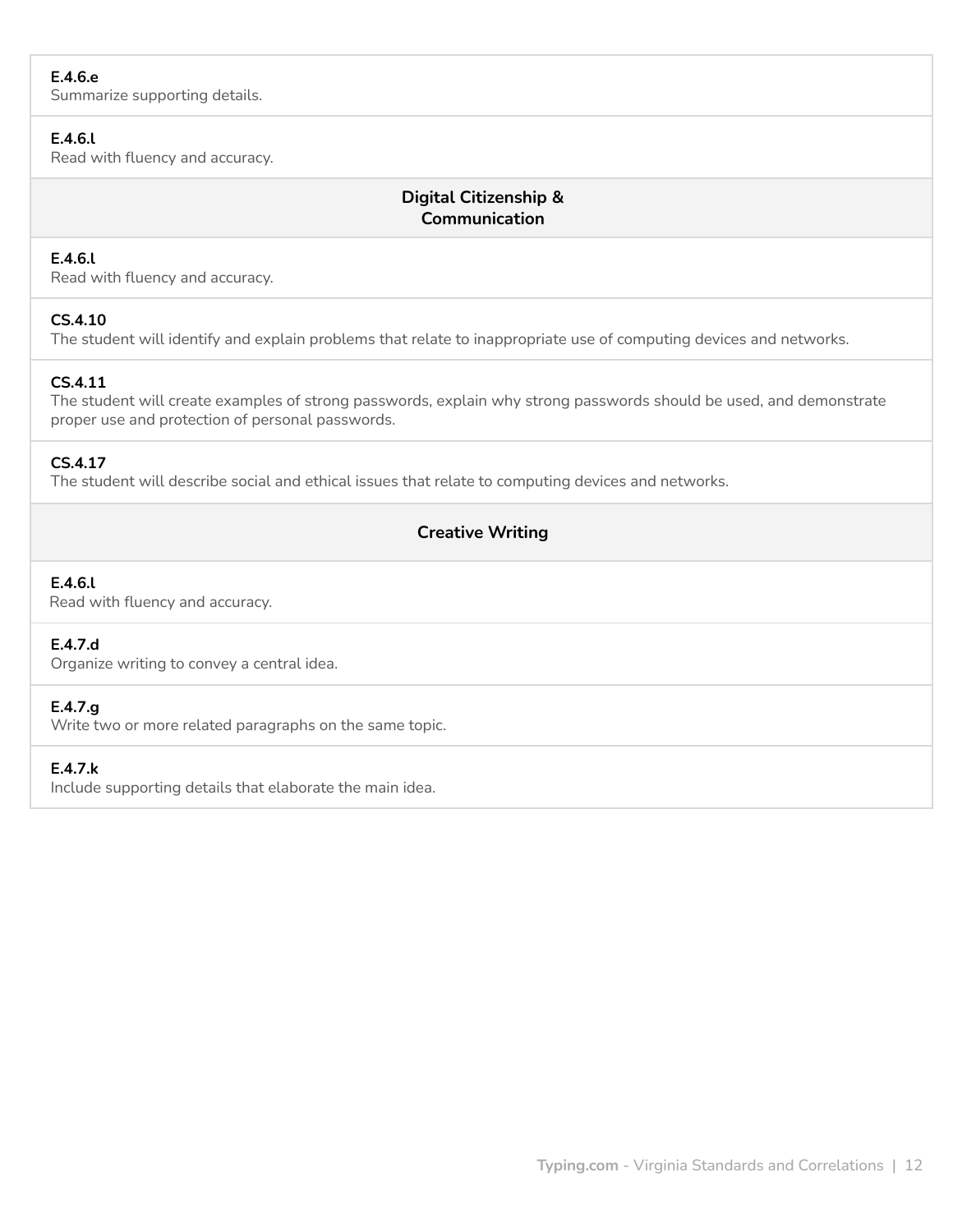<span id="page-12-0"></span>

## **Pre-Keyboarding**

#### **E.5.6.m**

Read with fluency and accuracy.

#### **CS.5.7**

The student will model how a computing system works including input and output, processors, sensors, and storage.

## **Learn the Keys**

## **E.5.6.m**

Read with fluency and accuracy.

## **Punctuation & Advanced Keys**

#### **E.5.6.m**

Read with fluency and accuracy.

#### **E.5.8.d**

Use apostrophes in contractions and possessives.

#### **E.5.8.e**

Use quotation marks with dialogue.

## **Cross-Curricular Typing**

#### **E.5.4.a**

Use context to clarify meaning of unfamiliar words and phrases.

## **E.5.4.b**

Use context and sentence structure to determine meanings and differentiate among multiple meanings of words.

#### **E.5.4.c**

Use knowledge of roots, affixes, synonyms, antonyms, and homophones.

#### **E.5.4.d**

Identify an author's use of figurative language.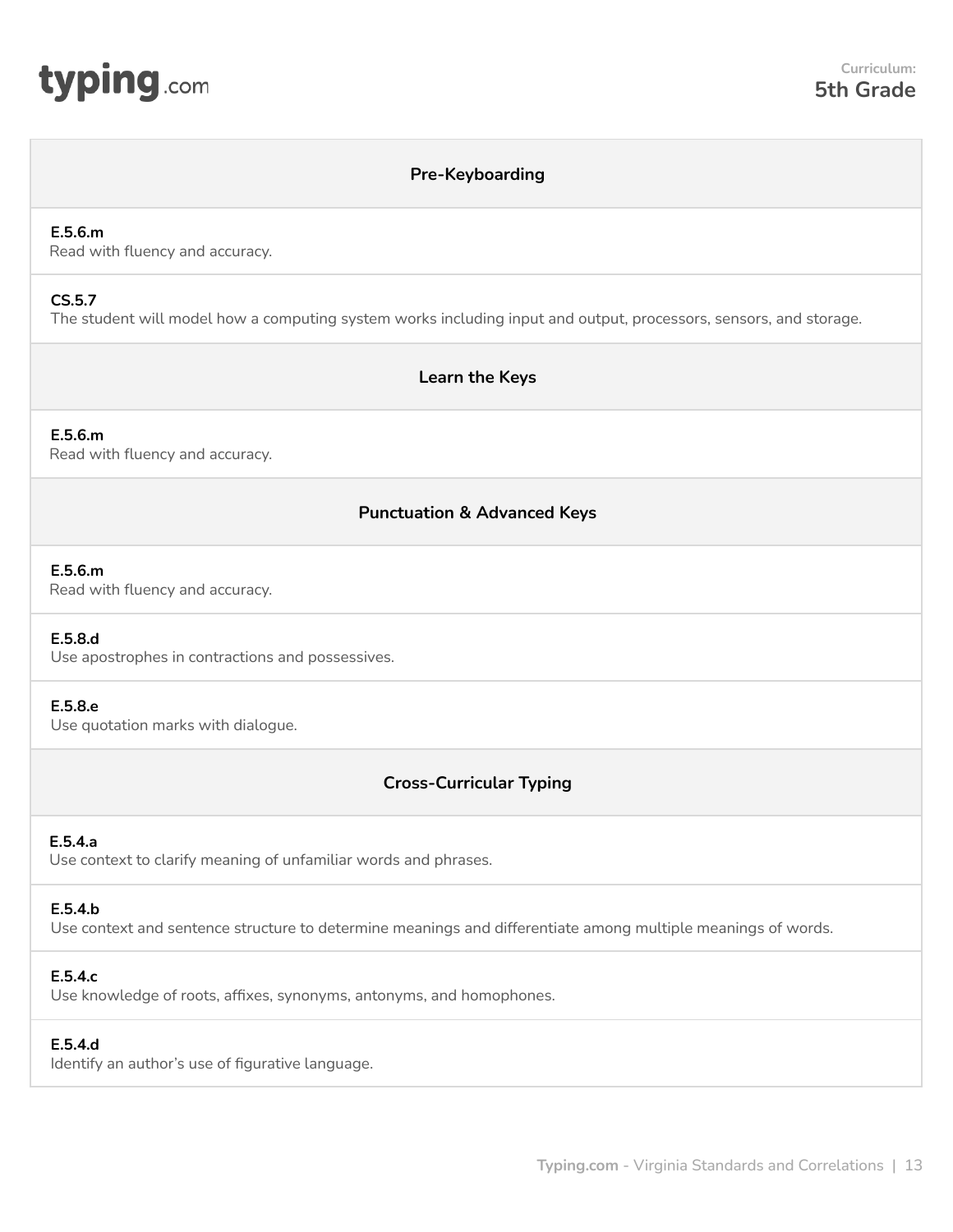## **E.5.4.e**

Use dictionary, glossary, thesaurus, and other word-reference materials.

#### **E.5.4.f**

Develop vocabulary by listening to and reading a variety of texts.

## **E.5.4.g**

Study word meanings across content areas.

## **E.5.5.b**

Describe character development.

#### **E.5.5.m**

Read with fluency and accuracy.

#### **E.5.6.d**

Identify the main idea of nonfiction texts.

## **E.5.6.e**

Summarize supporting details in nonfiction texts.

#### **E.5.6.m**

Read with fluency and accuracy.

## **Digital Citizenship & Communication**

#### **E.5.6.m**

Read with fluency and accuracy.

#### **CS.5.9**

The student will evaluate and solve problems that relate to inappropriate use of computing devices and networks.

#### **CS.5.10**

The student will determine whether passwords are strong, explain why strong passwords should be used, and demonstrate proper use and protection of personal passwords.

#### **CS.5.15**

The student will explain social and ethical issues that relate to computing devices and networks.

## **Creative Writing**

#### **E.5.6.m**

Read with fluency and accuracy.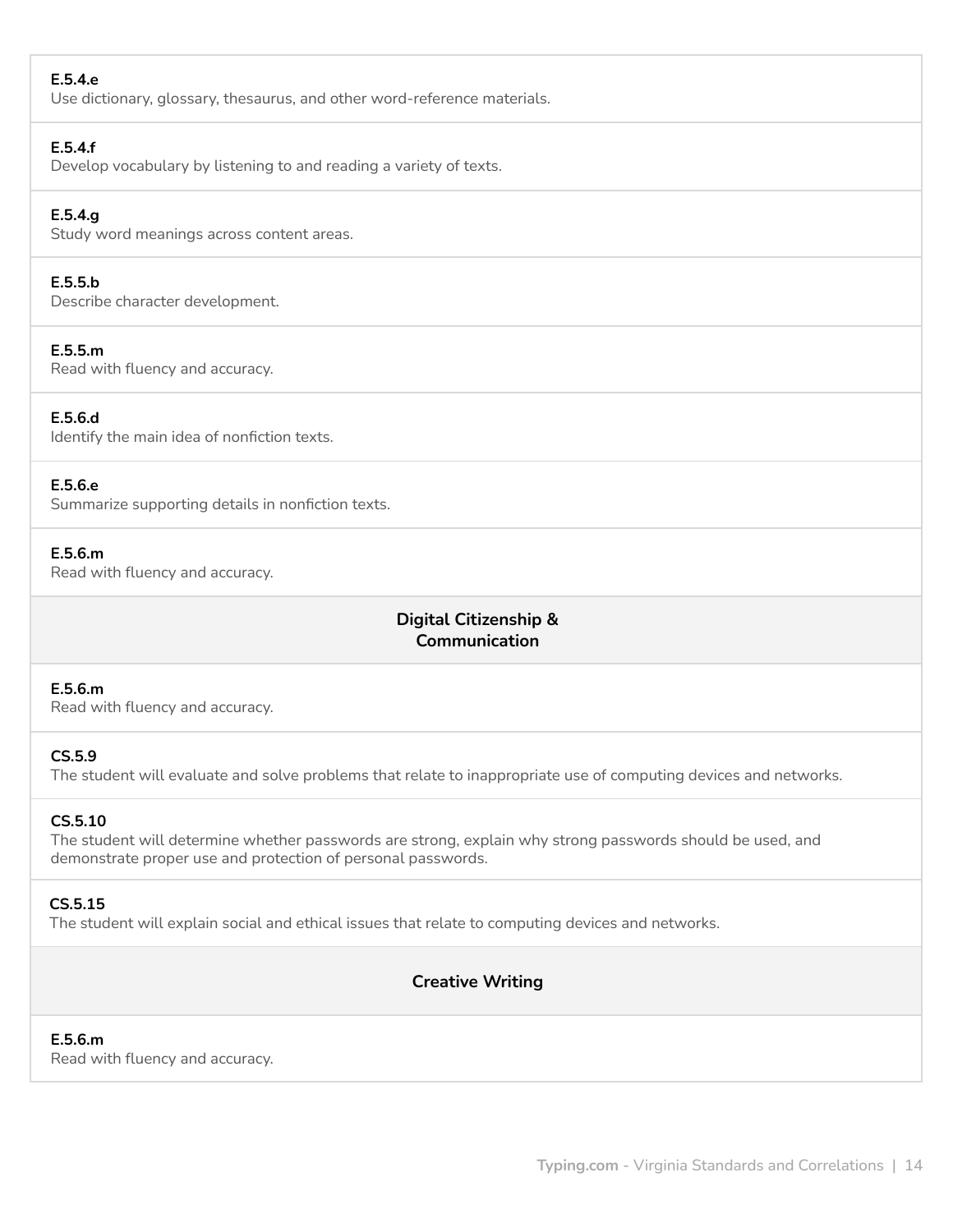## **E.5.7.e**

Write multiparagraph compositions.

## **E.5.7.e**

Include supporting details that elaborate the main idea.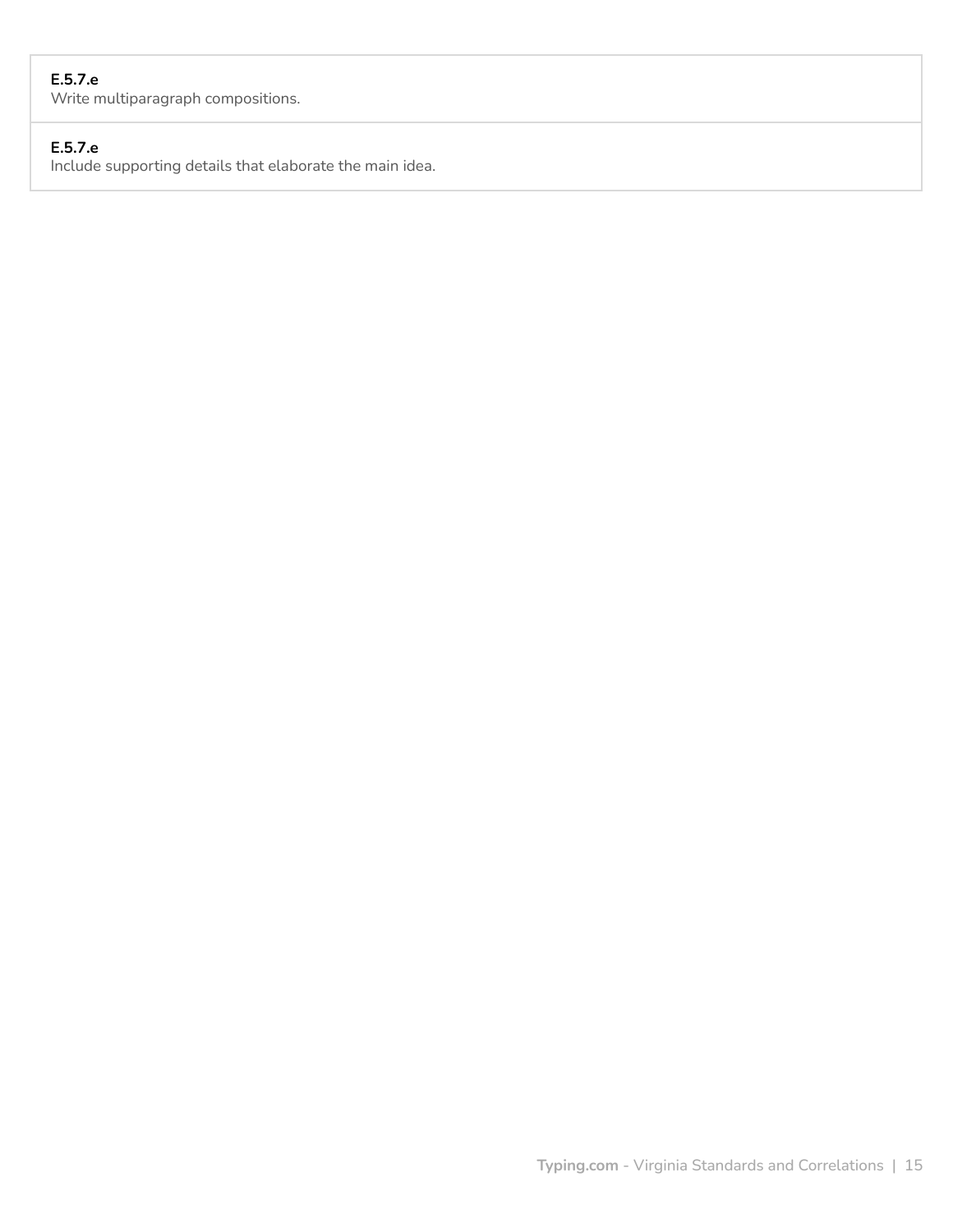<span id="page-15-0"></span>

## **Tech Readiness**

#### **Learn the Keys**

#### **E.6.7.j**

Use computer technology to plan, draft, revise, edit, and publish writing.

## **Punctuation & Advanced Keys**

#### **E.6.7.f**

Use quotation marks with dialogue.

#### **E.6.7.j**

Use computer technology to plan, draft, revise, edit, and publish writing.

## **Cross-Curricular Typing**

#### **E.6.4.a**

Identify word origins and derivations.

#### **E.6.4.b**

Use roots, cognates, affixes, synonyms, and antonyms to expand vocabulary.

#### **E.6.4.c**

Use context and sentence structure to determine meanings and differentiate among multiple meanings of words.

#### **E.6.4.d**

Identify and analyze figurative language.

#### **E.6.4.f**

Extend general and specialized vocabulary through speaking, listening, reading, and writing.

#### **E.6.6.g**

Identify main idea.

## **E.6.6.h**

Summarize supporting details.

#### **E.6.6.i**

Compare and contrast information about one topic, which may be contained in different selections.

#### **E.6.7.j**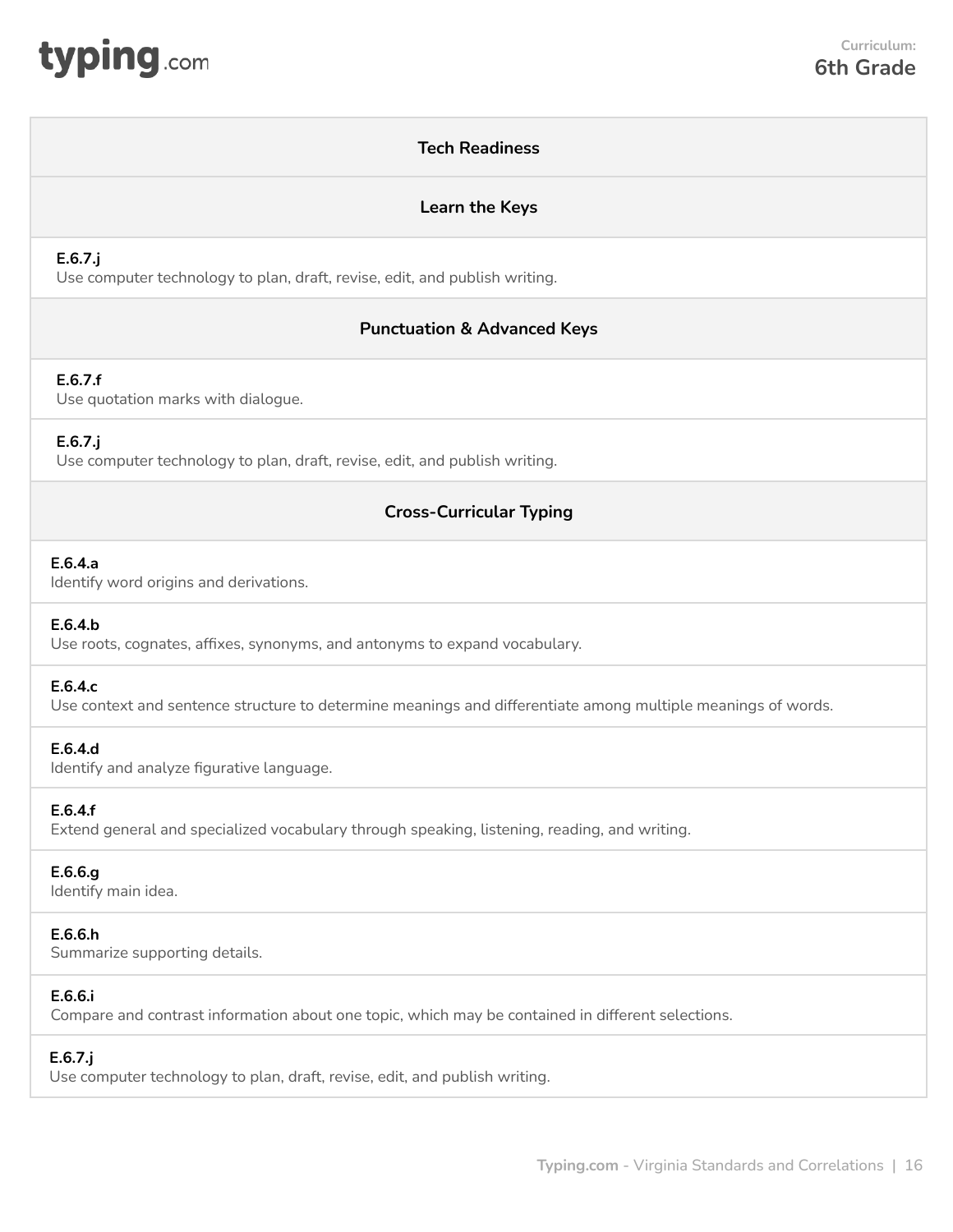## **Digital Citizenship & Communication**

## **CS.6.6**

The student will identify physical and digital security measures used to protect electronic information.

## **E.6.7.j**

Use computer technology to plan, draft, revise, edit, and publish writing.

## **Creative Writing**

## **E6.7.d**

Establish a central idea and organization.

## **E.6.7.f**

Write multiparagraph compositions with elaboration and unity.

## **E.6.7.j**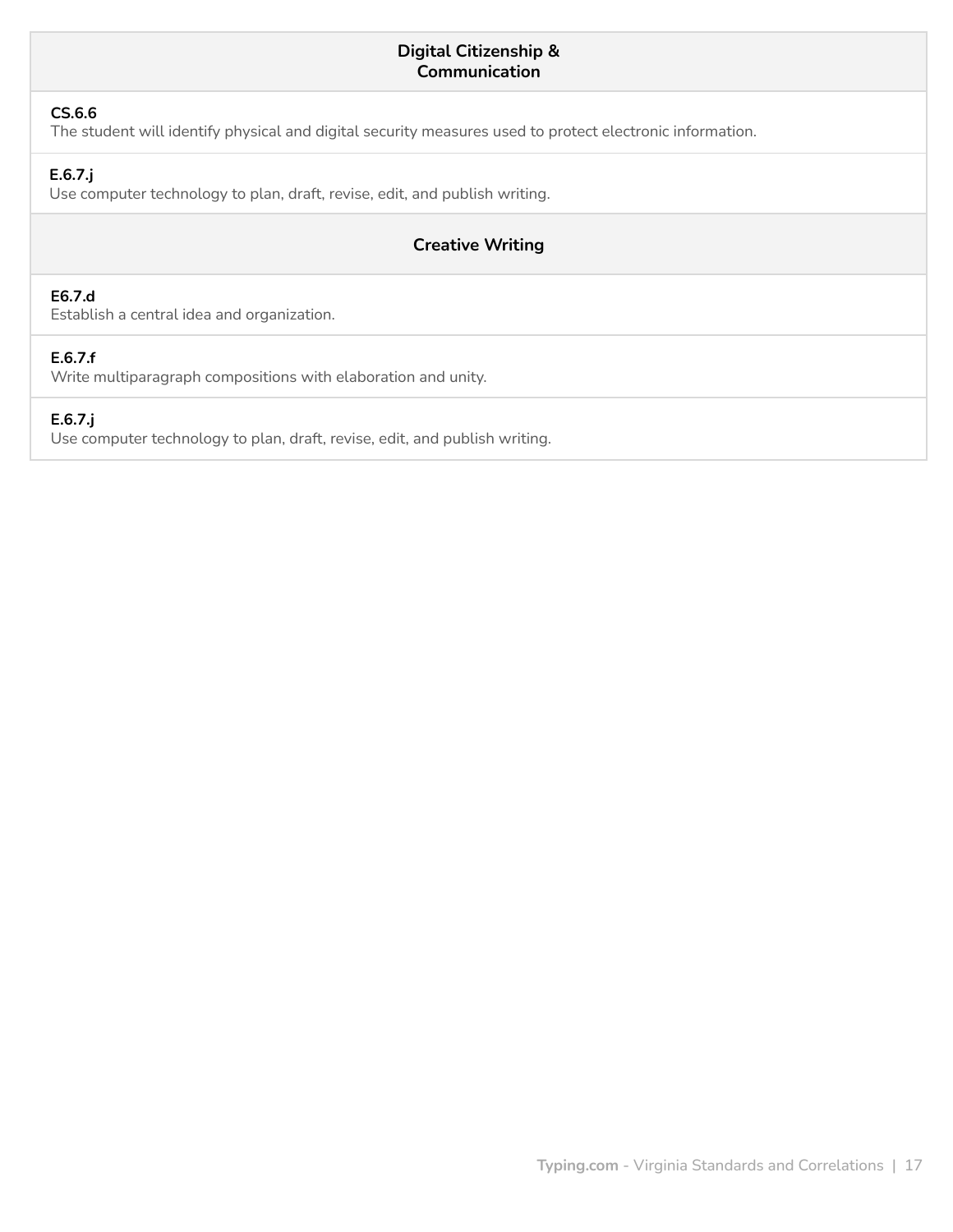<span id="page-17-0"></span>

## **Tech Readiness Learn the Keys E.7.7.k** Use computer technology to plan, draft, revise, edit, and publish writing. **Punctuation & Advanced Keys E.7.7.k** Use computer technology to plan, draft, revise, edit, and publish writing. **E.7.8.g** Use quotation marks with dialogue. **Cross-Curricular Typing E.7.4.a** Identify word origins and derivations. **E.7.4.b** Use roots, cognates, affixes, synonyms, and antonyms to expand vocabulary. **E.7.4.c** Identify and analyze figurative language. **E.7.4.e** Use context and sentence structure to determine meanings and differentiate among multiple meanings of words. **E.7.4.f** Extend general and specialized vocabulary through speaking, listening, reading, and writing. **E.7.5.b** Compare and contrast various forms and genres of fictional text. **E.7.5.b** Identify conventional elements and characteristics of a variety of genres. **E.7.6.h** Identify the main idea.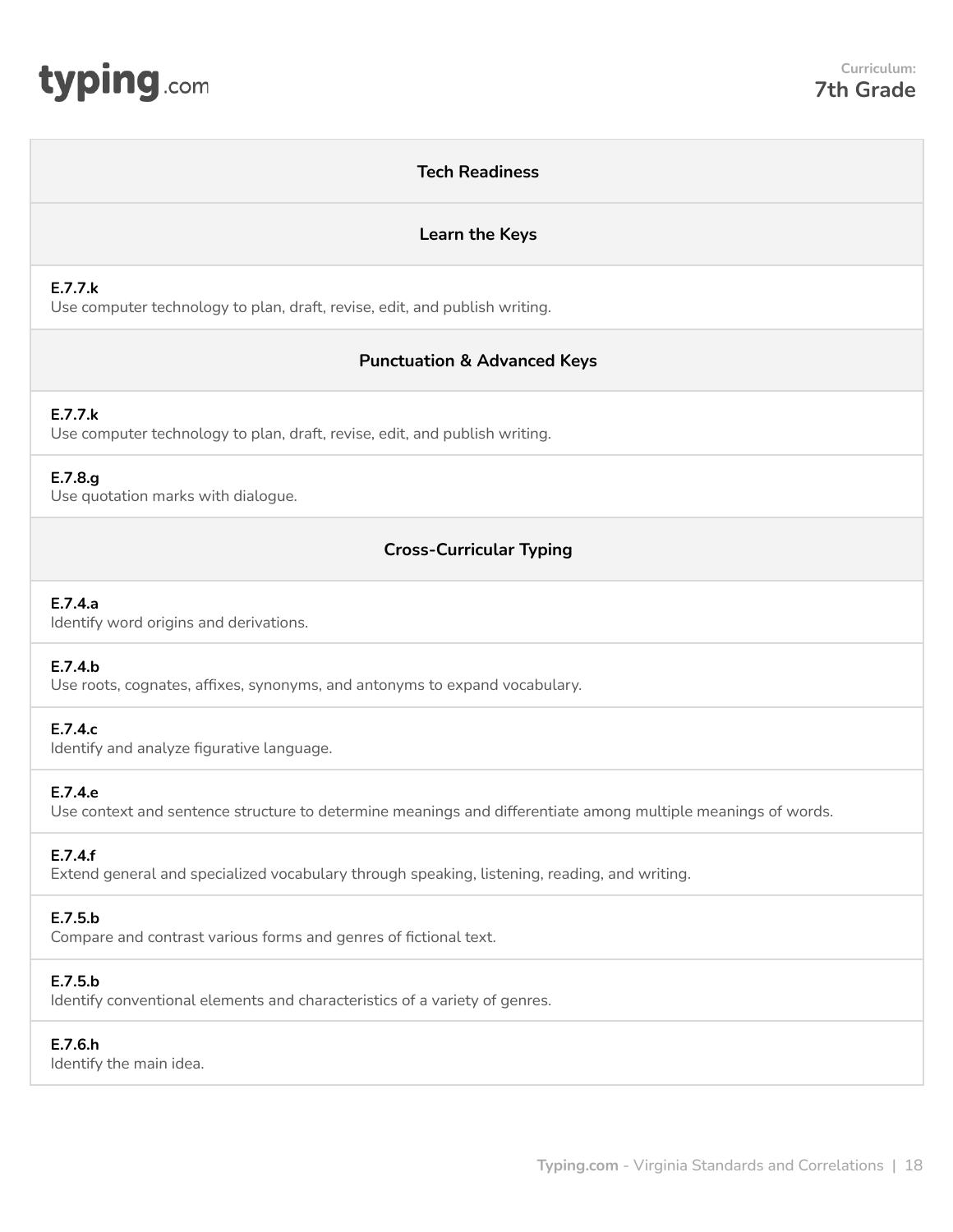## **E.7.6.i**

Summarize text identifying supporting details.

## **E.7.7.k**

Use computer technology to plan, draft, revise, edit, and publish writing.

## **Digital Citizenship & Communication**

## **E.7.7.k**

Use computer technology to plan, draft, revise, edit, and publish writing.

## **CS.7.6**

The student will describe how physical and digital security measures protect electronic information.

## **CS.7.7**

The student will identify existing cybersecurity concerns associated with Internet use and Internet-based systems and potential options to address these issues.

## **Creative Writing**

## **E.7.7.d**

Establish a central idea and organization.

## **E.7.7.d**

Write multiparagraph compositions with unity elaborating the central idea.

## **E.7.7.k**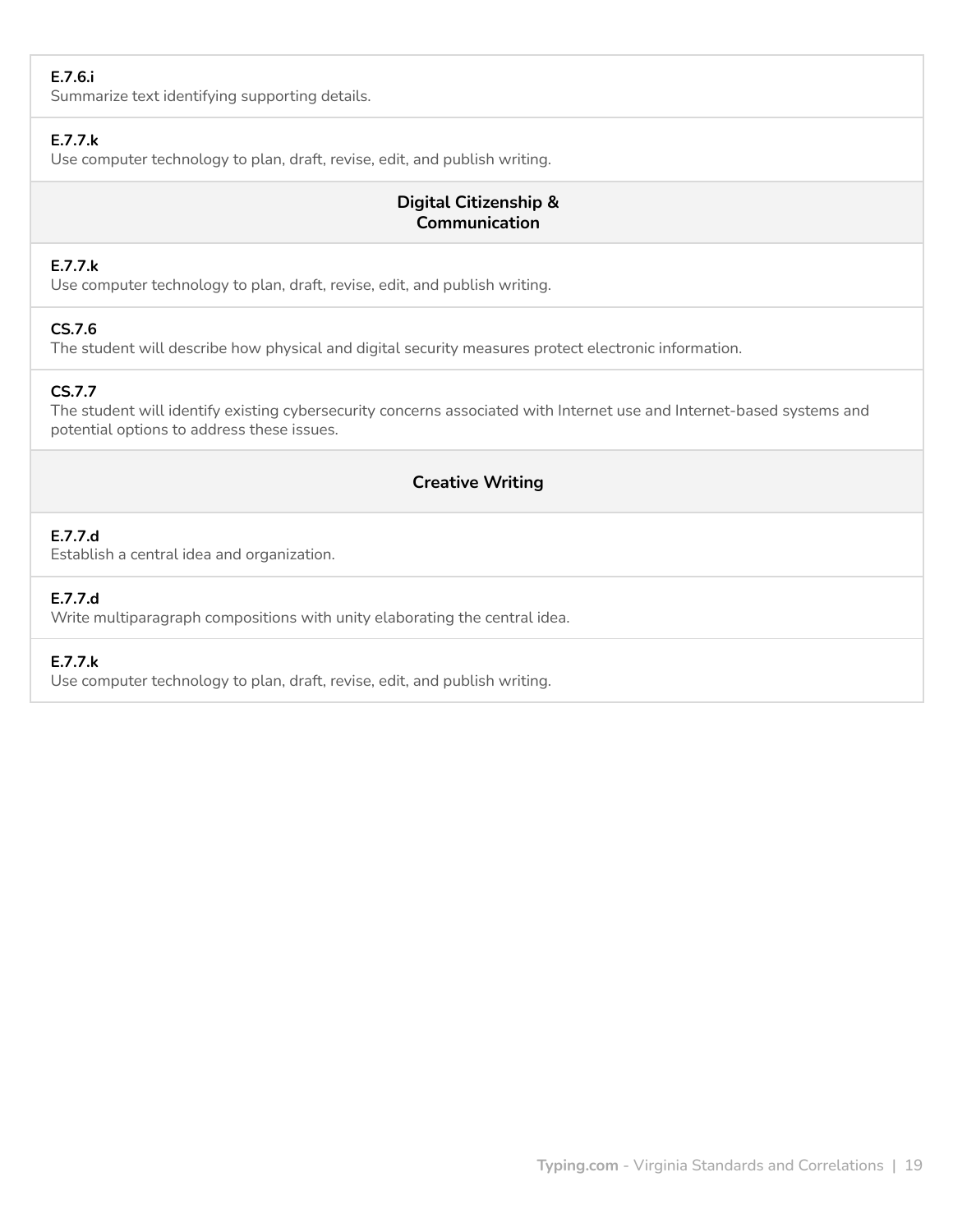<span id="page-19-0"></span>

#### **Tech Readiness**

#### **Learn the Keys**

#### **E.8.7.h**

Use computer technology to plan, draft, revise, edit, and publish writing.

## **Punctuation & Advanced Keys**

## **E.8.7.h**

Use computer technology to plan, draft, revise, edit, and publish writing.

#### **E.8.8.f**

Use quotation marks with dialogue and direct quotations.

## **Cross-Curricular Typing**

### **E.8.4.a**

Identify and analyze an author's use of figurative language.

#### **E.8.4.b**

Use context, structure, and connotations to determine meaning and differentiate among multiple meanings of words and phrases.

#### **E.8.4.c**

Use roots, affixes, cognates, synonyms, and antonyms to determine the meaning of unfamiliar words and technical vocabulary.

#### **E.8.4.d**

Use dictionaries, thesauruses, and glossaries to determine definition, pronunciation, etymology, spelling, and usage of words.

## **E.8.4.f**

Extend general and specialized vocabulary through speaking, listening, reading, and writing.

#### **E.8.6.g**

Identify the main idea.

## **E.8.6.h**

Summarize the text identifying supporting details.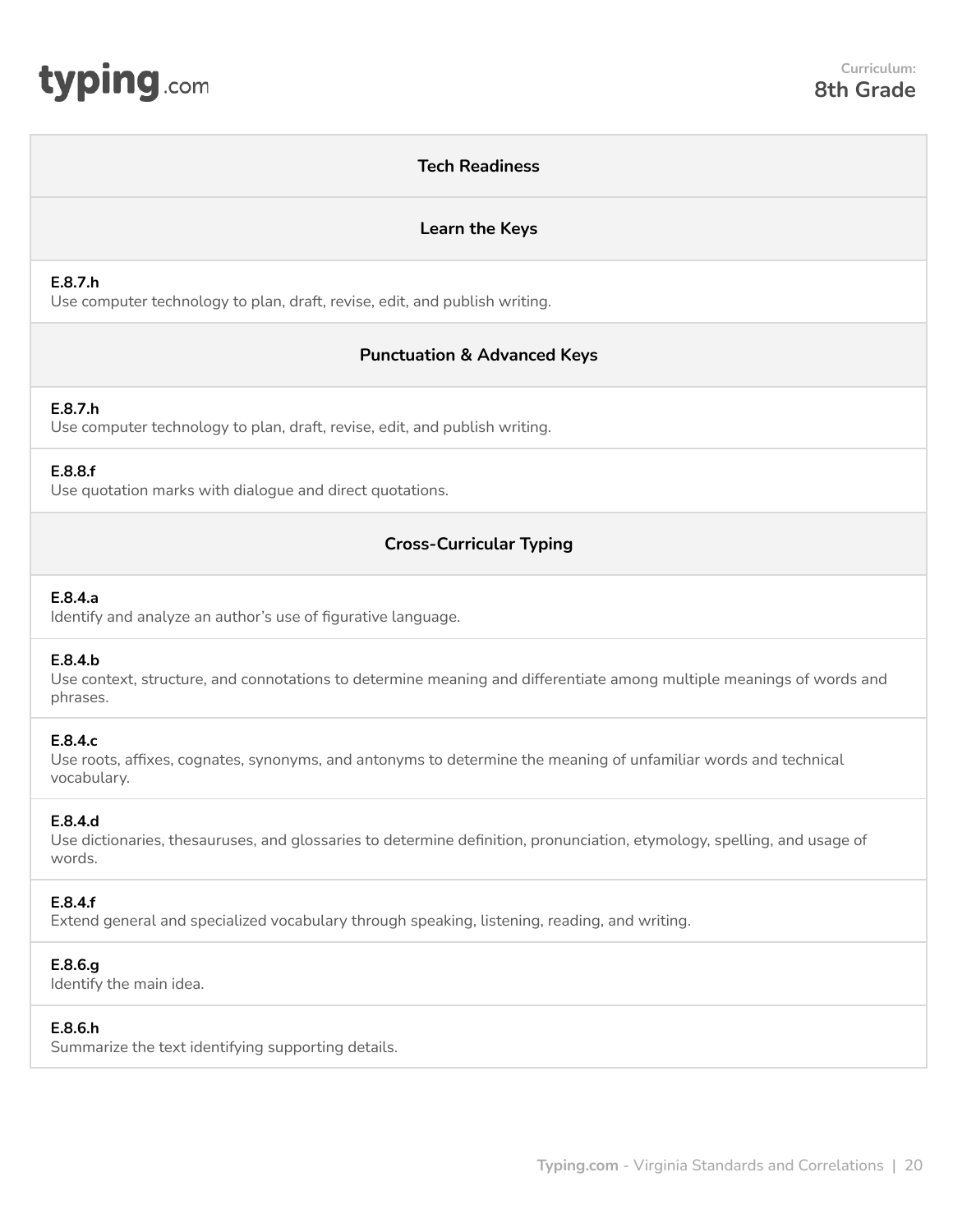## **E.8.7.h**

Use computer technology to plan, draft, revise, edit, and publish writing.

## **Digital Citizenship & Communication**

#### **E.8.7.h**

Use computer technology to plan, draft, revise, edit, and publish writing.

#### **CS.8.6**

The student will evaluate physical and digital security measures used to protect electronic information.

## **CS.8.13**

The student will identify existing cybersecurity concerns associated with Internet use and Internet-based systems and potential options to address these issues.

## **Creative Writing**

## **E.8.7.d**

Organize details to elaborate the central idea and provide unity.

## **E.8.7.e**

Select specific vocabulary and information for audience and purpose.

## **E.8.7.h**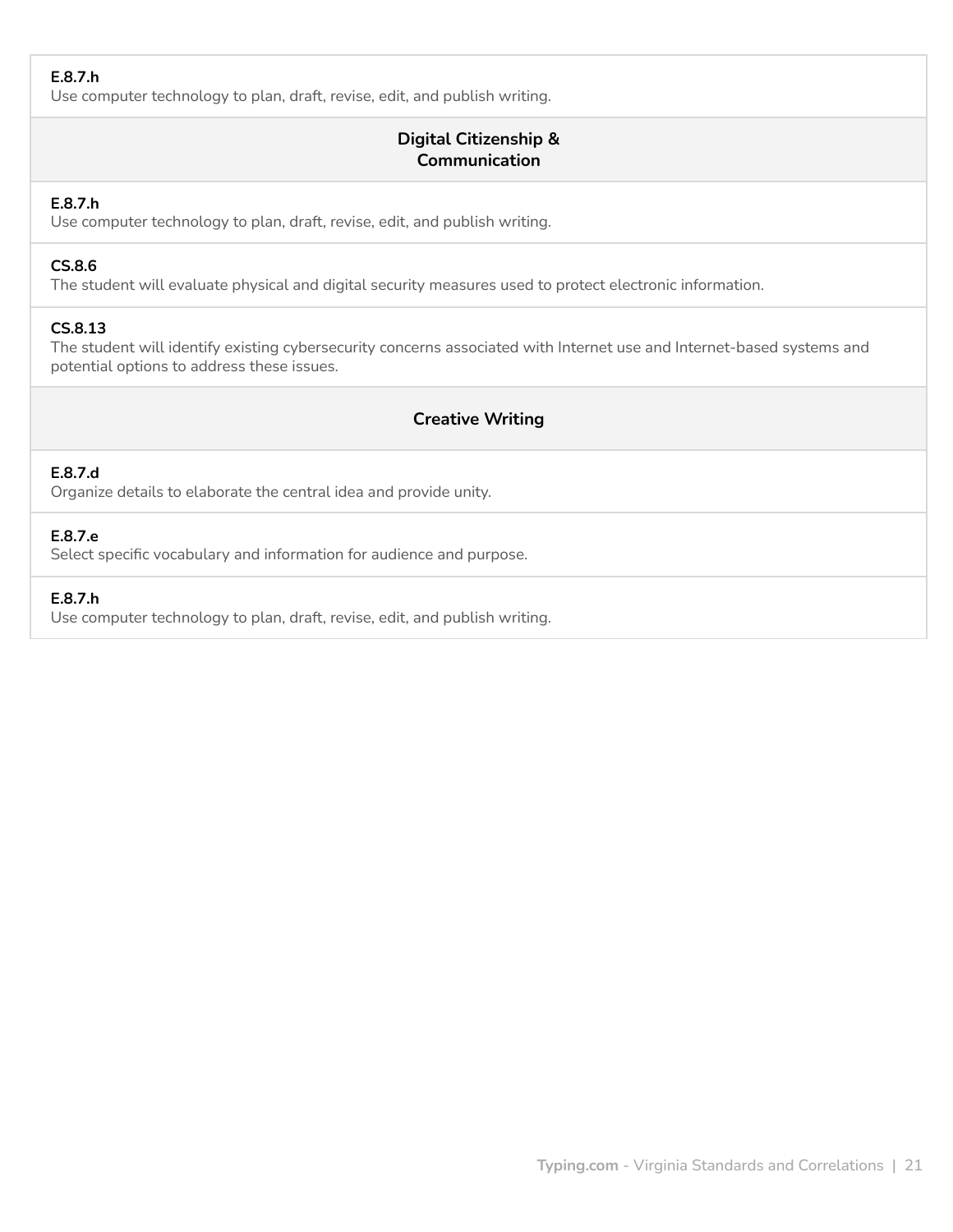<span id="page-21-0"></span>

#### **Learn the Keys**

#### **E.9.6.i**

Use computer technology to plan, draft, revise, edit, and publish writing.

#### **E.10.6.g**

Use computer technology to plan, draft, revise, edit, and publish writing.

## **Punctuation & Advanced Keys**

#### **E.9.6.i**

Use computer technology to plan, draft, revise, edit, and publish writing.

#### **E.10.6.g**

Use computer technology to plan, draft, revise, edit, and publish writing.

## **E.10.7.b**

Apply rules governing use of the colon.

## **Cross-Curricular Typing**

#### **E.9.3.a**

Use structural analysis of roots, affixes, synonyms, antonyms, and cognates to understand complex words.

#### **E.9.3.b**

Use context, structure, and connotations to determine meanings of words and phrases.

#### **E.9.3.f**

Use context, structure, and connotations to determine meanings of words and phrases.

#### **E.9.5.a**

Recognize an author's intended purpose for writing and identify the main idea.

#### **E.9.5.b**

Summarize text relating supporting details.

#### **E.9.6.i**

Use computer technology to plan, draft, revise, edit, and publish writing.

#### **E.9.8.g**

Cite sources of information using a standard method of documentation such as that of the Modern Language Association (MLA) or the American Psychological Association (APA).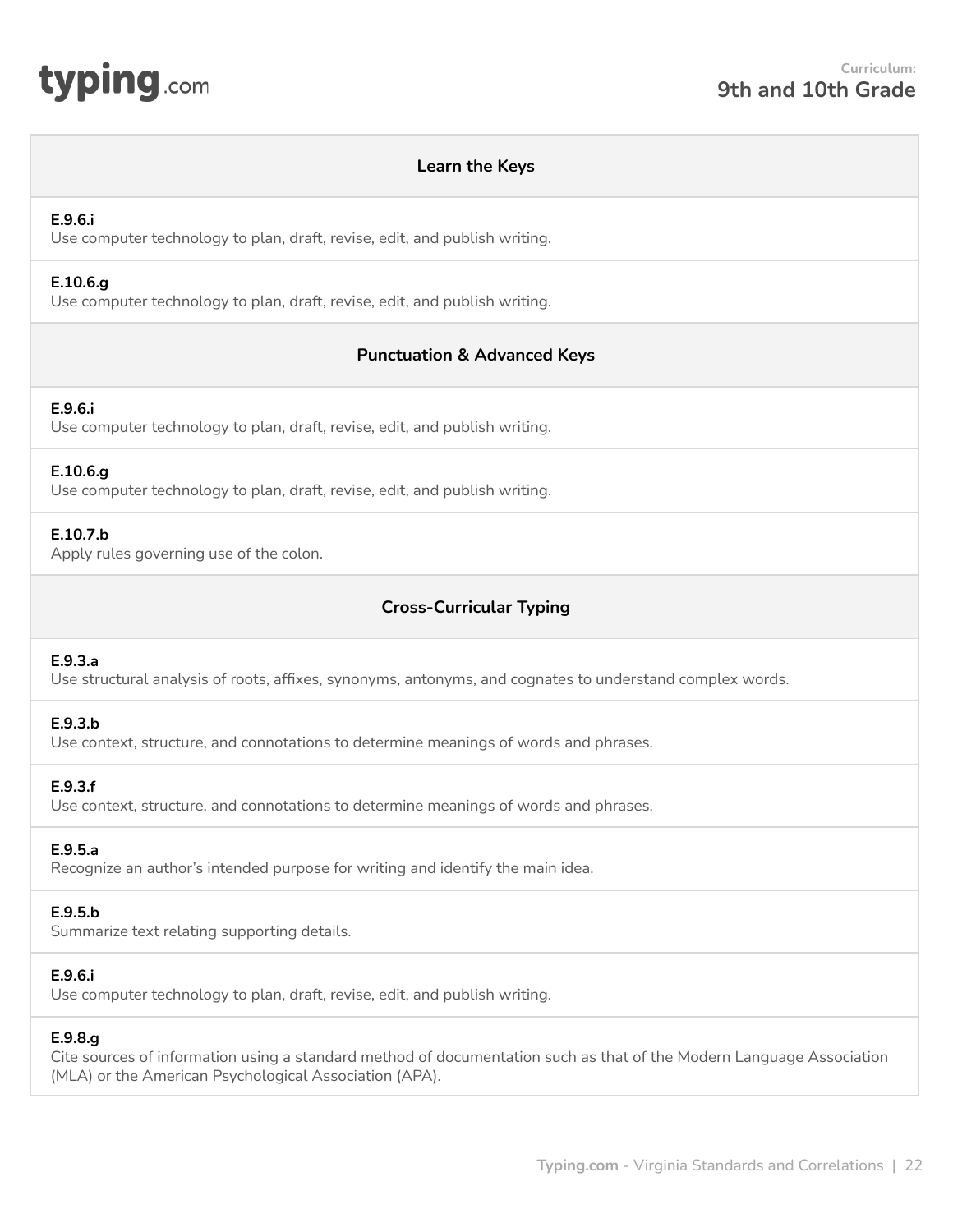## **E.9.8.h**

Define the meaning and consequences of plagiarism and follow ethical and legal guidelines for gathering and using information.

#### **E.10.3.a**

Use structural analysis of roots, affixes, synonyms, antonyms, and cognates to understand complex words

## **E.10.3.b**

Use context, structure, and connotations to determine meanings of words and phrases.

## **E.10.3.e**

Identify literary and classical allusions and figurative language in text.

## **E.10.3.f**

Extend general and specialized vocabulary through speaking, reading, and writing.

## **E.10.6.g**

Use computer technology to plan, draft, revise, edit, and publish writing.

## **E.10.7.c**

Use a style manual, such as that of the Modern Language Association (MLA) or the American Psychological Association (APA), to apply rules for punctuation and formatting of direct quotations.

## **Digital Citizenship & Communication**

#### **E.9.2.b**

Determine the purpose of the media message and its effect on the audience.

#### **E.9.5.f**

Evaluate clarity and accuracy of information.

#### **E.9.5.i**

Differentiate between fact and opinion.

## **E.9.6.i**

Use computer technology to plan, draft, revise, edit, and publish writing.

#### **E.9.8.e**

Make sense of information gathered from diverse sources by identifying misconceptions, main and supporting ideas, conflicting information, point of view or bias.

## **E.10.2.c**

Determine the author's purpose and intended effect on the audience for media messages.

## **E.10.5.b**

Recognize an author's intended audience and purpose for writing.

## **E.10.6.g**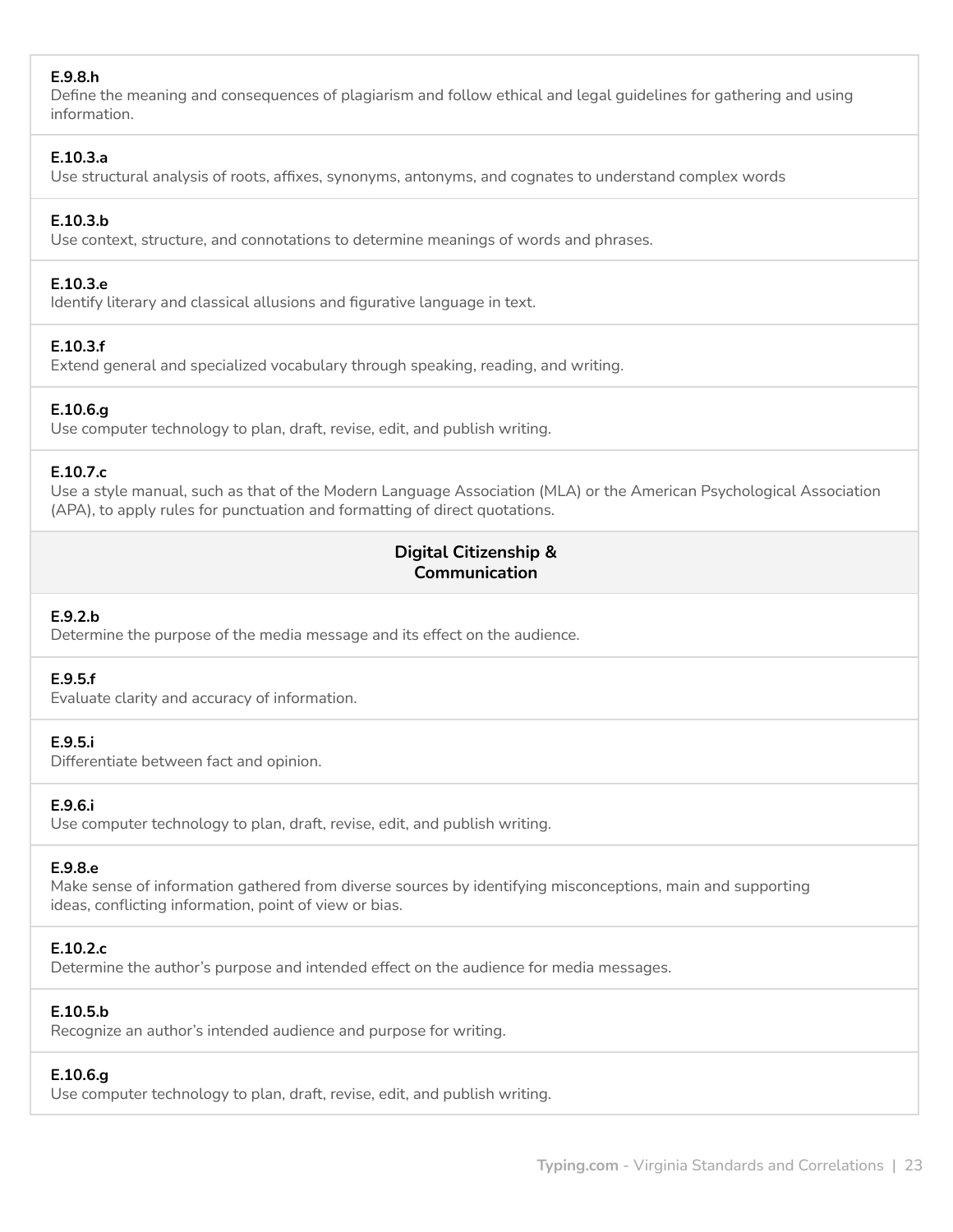## **Creative Writing**

#### **E.9.6.b**

Plan and organize writing to address a specific audience and purpose.

## **E.9.6.e**

Elaborate ideas clearly through word choice and vivid description.

## **E.9.6.i**

Use computer technology to plan, draft, revise, edit, and publish writing.

## **E.10.6.a**

Generate, gather, plan, and organize ideas for writing to address a specific audience and purpose.

#### **E.10.6.c**

Elaborate ideas clearly through word choice and vivid description.

#### **E.10.6.g**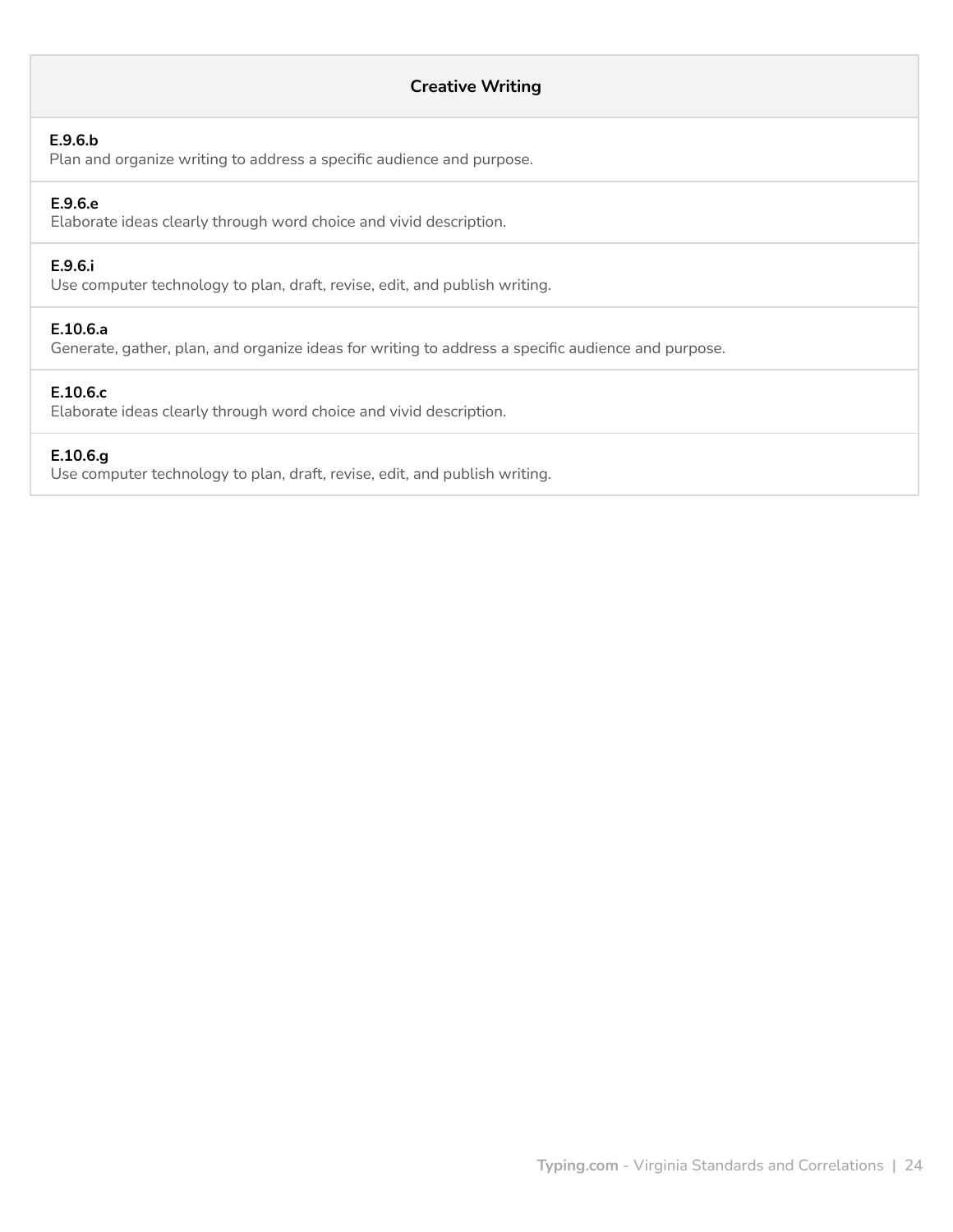<span id="page-24-0"></span>

#### **Learn the Keys**

#### **E.11.6.g**

Use computer technology to plan, draft, revise, edit, and publish writing.

#### **E.12.6.h**

Use computer technology to plan, draft, revise, edit, and publish writing.

## **Punctuation & Advanced Keys**

## **E.11.6.g**

Use computer technology to plan, draft, revise, edit, and publish writing.

#### **E.12.6.h**

Use computer technology to plan, draft, revise, edit, and publish writing.

## **Cross-Curricular Typing**

## **E.11.3.a**

Use structural analysis of roots, affixes, synonyms, antonyms, and cognates to understand complex words.

#### **E.11.3.b**

Use context, structure, and connotations to determine meanings of words and phrases.

#### **E.11.3.e**

Identify literary and classical allusions and figurative language in text.

#### **E.11.3.f**

Extend general and specialized vocabulary through speaking, reading, and writing.

## **E.11.6.g**

Use computer technology to plan, draft, revise, edit, and publish writing.

#### **E.11.7.a**

Use a style manual, such as that of the Modern Language Association (MLA) or the American Psychological Association (APA), to apply rules for punctuation and formatting of direct quotations.

#### **E.12.3.a**

Use structural analysis of roots, affixes, synonyms, antonyms, and cognates to understand complex words.

#### **E.12.3.b**

Use context, structure, and connotations to determine meanings of words and phrases.